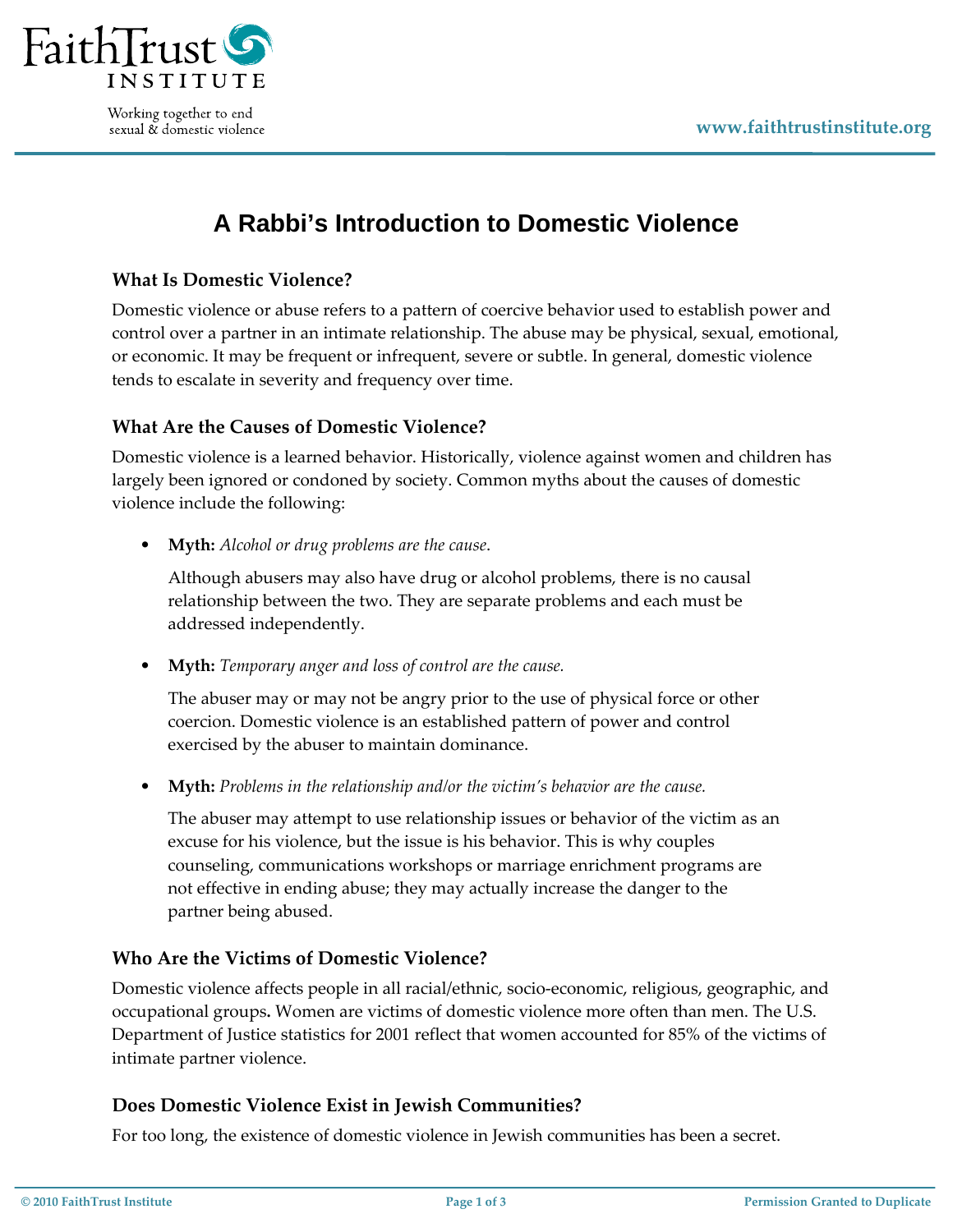The importance of family values in Judaism, the widespread belief that no Jewish husband would harm his wife, and (until recently) the lack of publicity and awareness about abuse in Jewish communities have reinforced this silence and have further entrapped Jewish battered women. Studies indicate that domestic violence occurs in Jewish communities (within all streams of Judaism) at a rate similar to the general population. It is important to point out, however, that Jewish communities have begun to respond to domestic violence.

# **How Are Jewish Communities Responding?**

There are over 60 Jewish domestic violence agencies in the U.S. For a listing, see [www.jwi.org.](http://www.jwi.org/) Many synagogues are providing resources to assist women in obtaining help. Increasingly, rabbis are educating themselves about domestic violence so that they can play a leadership role in raising awareness, making appropriate referrals, and working with others to develop a community response.

# **What Can Rabbis Do?**

Here are some suggestions that rabbis have found helpful in working with abused women:

- Listen to her and believe her. Support and respect her choices. Know that it is her choice whether to stay in the relationship or leave. Be aware that the risk of lethality increases as women disclose abuse to others and/or separate from their partner.
- Acknowledge that the abuse is not her fault and that no one deserves to be abused.
- Know your local resources and give her referral information. Primary resources are battered women's services or shelters. The National Domestic Violence Hotline can provide local numbers: 800‐799‐SAFE (7233) and 800‐787‐3224 (TDD).
- Encourage her to speak with a domestic violence advocate about safety. Safety planning might include her setting aside some money, copies of important papers, etc. in a safe place; a plan about how to exit the house the next time the abuser is violent; and considerations of what to do about the children if they are at school, asleep, etc.
- Help her with any religious concerns she may have. Remind her that abuse does happen in Jewish homes and that it is not her fault. Assure her of God's love and presence and of your commitment to walk with her. Pray with her ‐‐ offer prayers of healing such as the Mi Shebeirach. Support her in using traditional Jewish rituals as forms of healing from abuse. Support her in making sense of her relationship with God.
- Protect her confidentiality. This is key to ensuring safety for her and her children. Do not try to talk to the abuser or approach him to ask for "his side of the story." Do not give information about her or her whereabouts to the abuser or to others who might pass information on to him. Do not discuss this information with the congregation's staff, board members or committee members who might inadvertently pass it on to the abuser. Do not give information about her to *anybody* without her explicit permission.